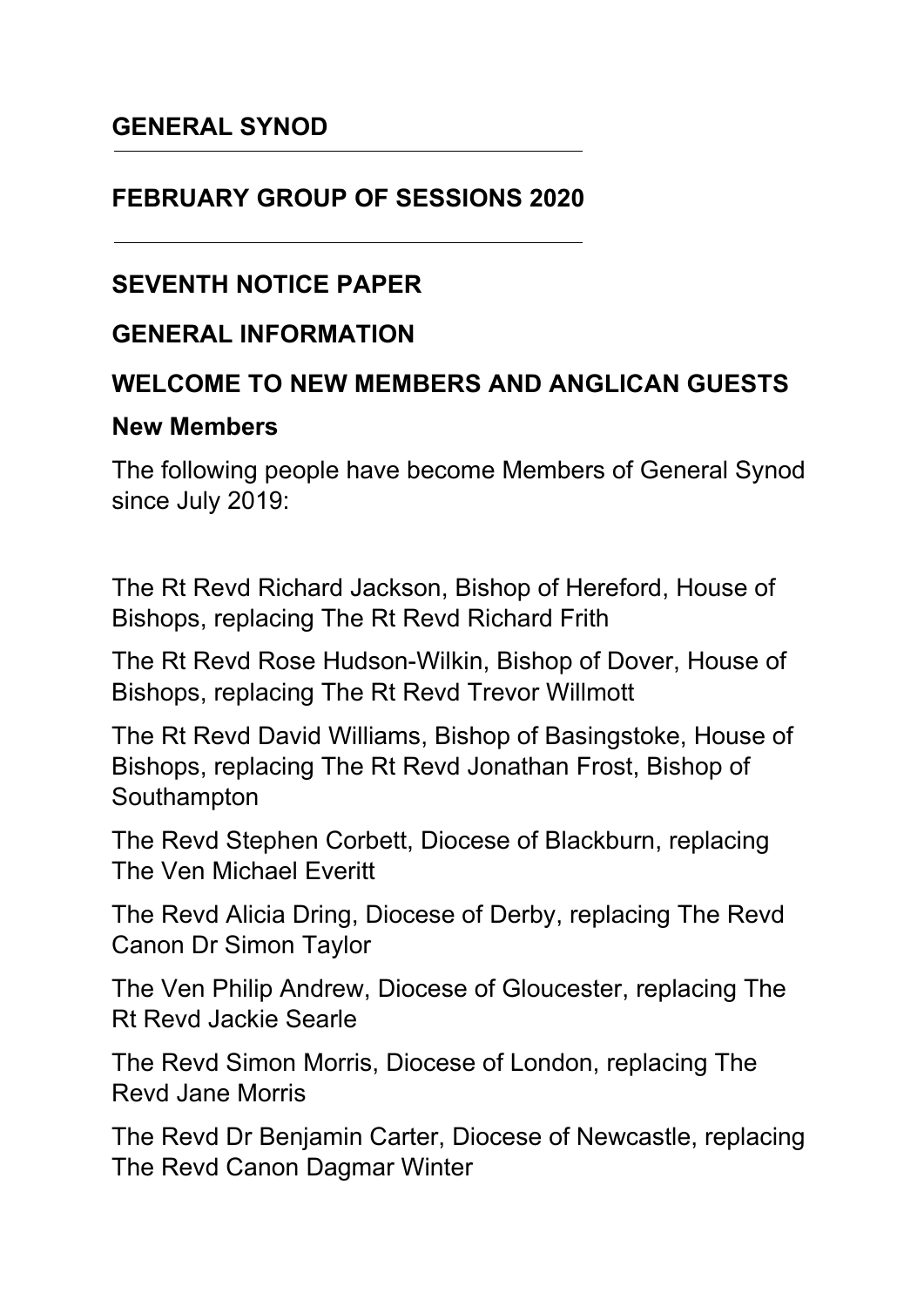The Revd Fiona Gibson, Diocese of St Albans, replacing The Revd Steven Wood

The Revd Dr Helen Dawes, Diocese of Salisbury, replacing The Revd Canon Thomas Woodhouse

The Revd Stuart Grant, Diocese of York, replacing The Rt Revd Sarah Bullock

Ms Julie Withers, Diocese of Chester, replacing The Reverend Lucy Brewster

Mrs Siân Kellogg, Diocese of Derby, replacing Mrs Rachel Bell

Mr Rhodri Williams, Diocese of Derby, replacing Mrs Hannah Grivell

Mrs Rebecca Chapman, Diocese of Southwark, replacing Mr Nicholas Lebey

Ms Theophilia Shaw, Diocese of Southwark, replacing Miss Carrie Myers

Mrs Katrina Thomas, Diocese of Southwell and Nottingham, replacing Ms Tracey Byrne

Mr Andrew Selous MP, Second Church Estates Commissioner, replacing The Rt Hon Dame Caroline Spelman

Mrs Maureen Cole, Archbishops' Council, replacing Mrs Mary Chapman

The Revd Graham Sparkes, Baptist Union, replacing The Revd Professor Paul Fiddes

Fr Patrick Fitzgerald-Lombard, O. Carm., Catholic Bishops' Conference of England and Wales, replacing The Revd Canon John O'Toole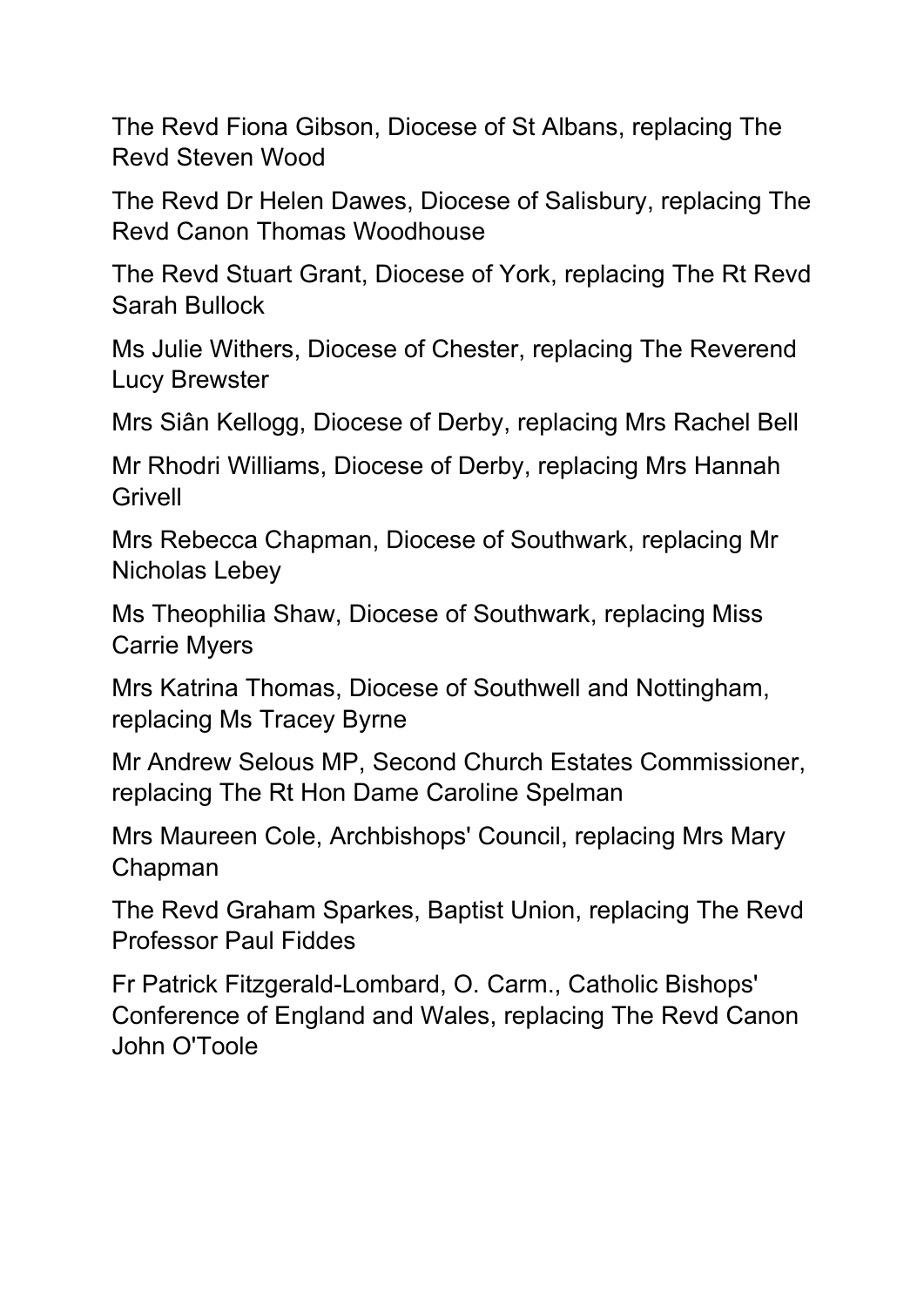## **Anglican Guests**

## **The Most Reverend Zacharie Masimango Katanda, Archbishop of Congo and Bishop of Kindu**

Archbishop Masimango was consecrated as the 4th Primate and Archbishop of the Province of the Anglican Church of the Congo on 11 September 2016. He became the first Bishop of the Diocese of Kindu, when it was created in 1996. In his role as Bishop of Kindu, Archbishop Masimango was involved in peace-building and reconciliation work during the 1998-2003 DRC civil war, negotiating with rebel leaders, and ending a road blockade which had prevented food reaching local villages. Archbishop Masimango and his Bishops are educating congregations in Eastern Congo on the prevention of Ebola. He is married to Naomi.

## **The Most Reverend Stephen Than Myint Oo, Archbishop of Myanmar and Bishop of Yangon**

Archbishop Stephen has been the Primate and Archbishop of the Church of the Province of Myanmar and Bishop of Yangon since 17 February 2008. It is testament to the strength of his faith that he has served so long and in such difficult conditions. Over 30 years ago he was imprisoned by the ruling military junta for two years. He is married to Nan Myint Yi.

## **The Most Reverend Héctor "Tito" Zavala Muñoz, Archbishop and Primate of the Anglican Church of Chile**

The Anglican Church of Chile became a Province in November 2018 and Archbishop Tito is serving as its first Archbishop. Previously he was Primate of the Southern Cone from 2010 to 2016. He is Chair of the newly formed Church Planting Network. His primary concern is evangelism and the growth of the church. He is married to Miriam.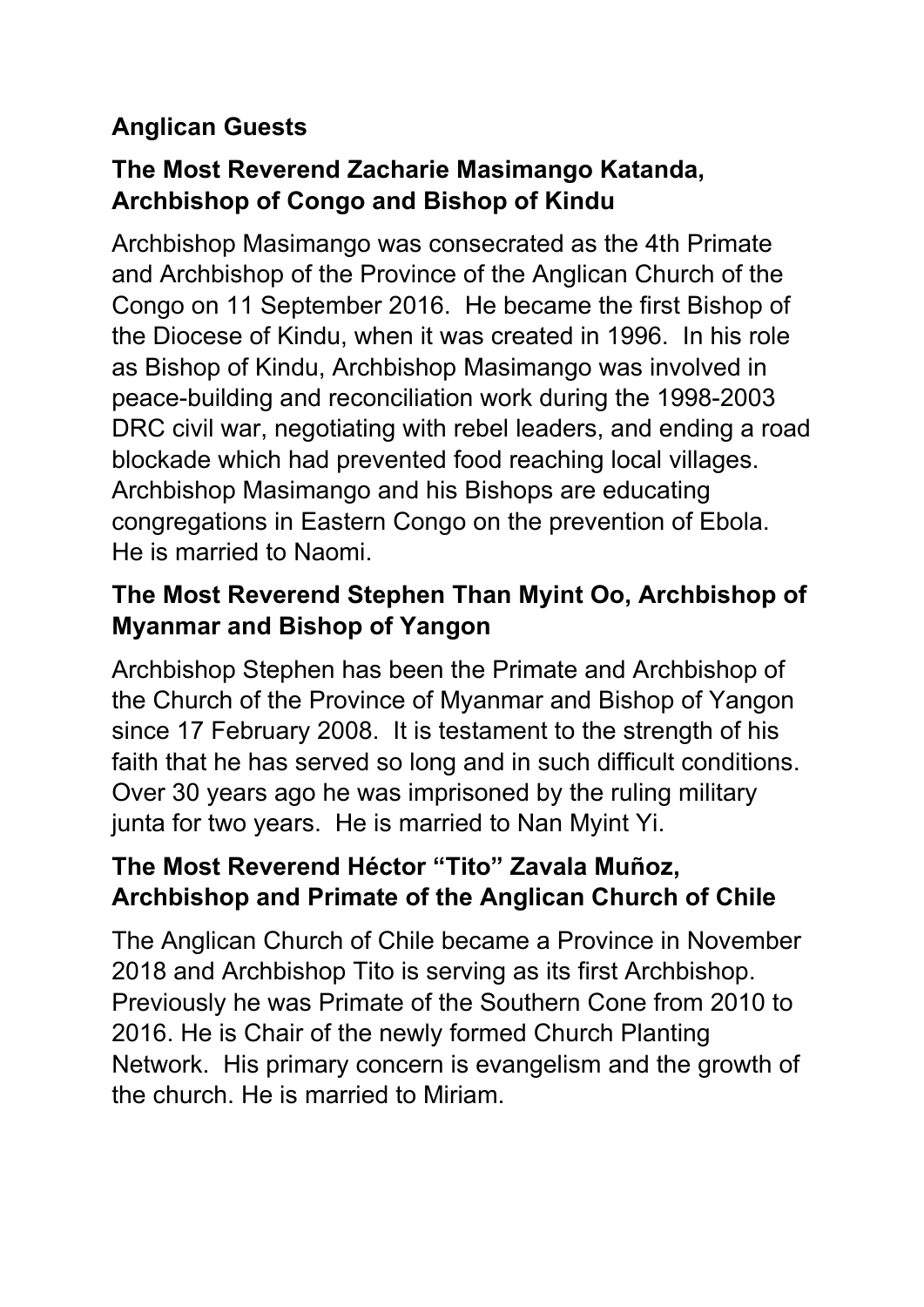# **PHOTOGRAPHY AT GENERAL SYNOD**

The Business Committee has agreed that members of General Synod are permitted to use hand-held electronic devices to take photographs in the Chamber during a Group of Sessions.

Synod does not meet in secret and part of its role is to consider and express its opinion on matters of religious or public interest. By becoming members of General Synod, members can be said, knowingly or intentionally, to involve themselves in activities which are or may be recorded or reported in a public manner. The Business Committee, therefore, considers, given the public nature of Synod's activities, that permitting photography is a logical step in making General Synod feel more transparent and accessible to all and could help to promote the work of Synod.

Members taking photographs are asked to adhere to the following guidelines, which should ensure that good order and decorum continues to be maintained whilst the Synod conducts its business and photography doesn't upset or disrespect individual members:-

- The taking of photographs with electronic devices should be done silently and unobtrusively, without disturbing other members or the business of Synod;
- The use of electronic devices to take photographs should not be excessive and should not distract members from any debate taking place or make it look like members are not listening;
- Members' individual rights should be respected and permission sought if individual members will be readily identifiable from any photograph, explaining the purpose of the photography;
- Flashes should not be used within the Chamber whilst the Synod is conducting its business as this is likely to distract from and disrupt that business;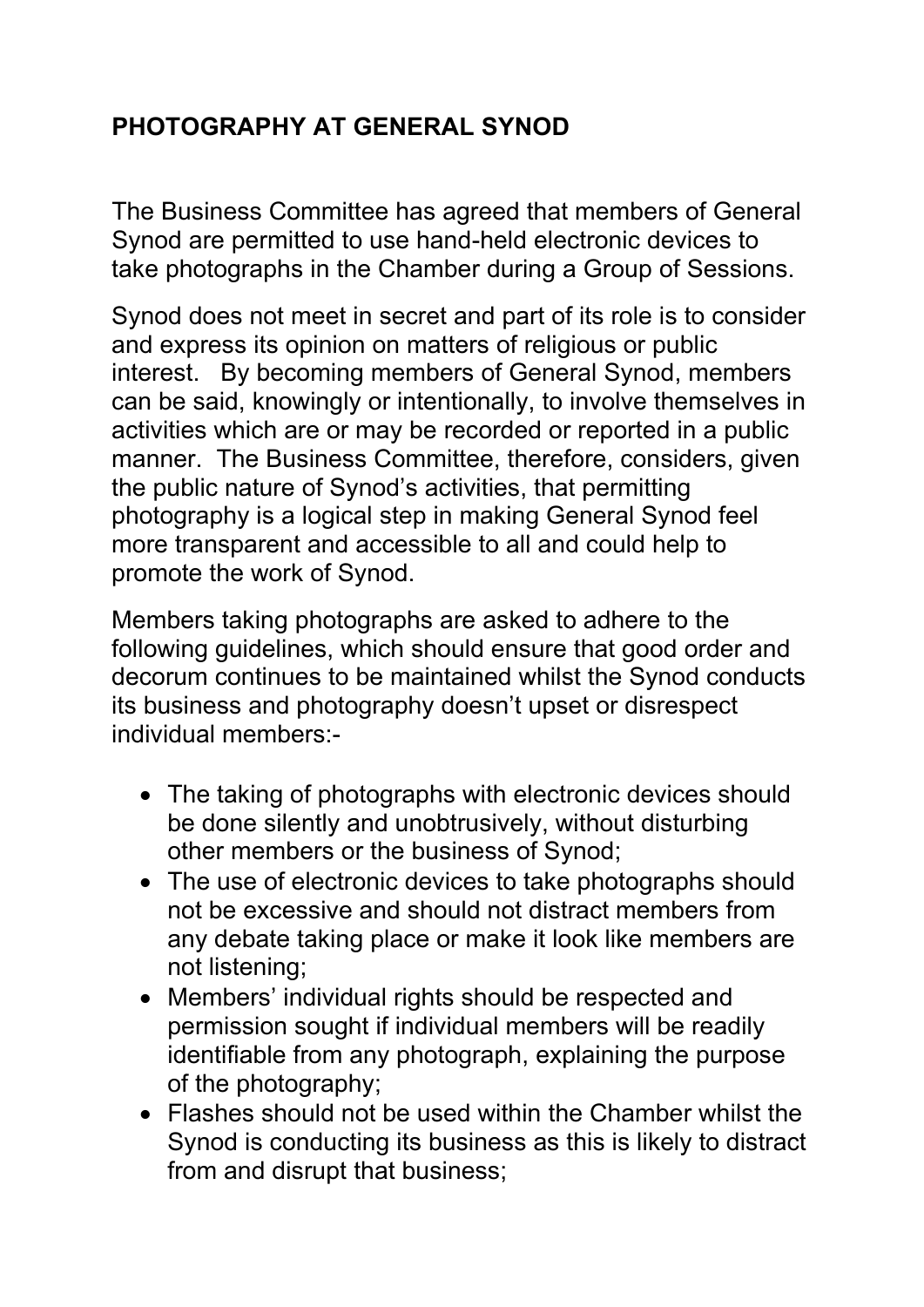- Members should have constantly in mind that they are in the Chamber and should behave accordingly. They should be aware of the nature of any debate and use common sense if a matter is particularly sensitive, giving consideration as to whether photography would be appropriate;
- Members should not publish any photographs that could be considered defamatory or might in anyway cause serious upset or damage a person's reputation; and
- If photographs are to be used for any commercial or other purpose that is not "purely personal" it is up to the relevant photographer to ensure that he/she complies with all data protection legislation in connection with such photography. "Purely personal" means that there is no commercial or professional element and it is only intended to use photographs for an individual's own enjoyment, such as sharing with friends and family.

The Business Committee asks for the co-operation of all members in ensuring that these guidelines are followed. Neither the Business Committee nor staff members are responsible for any photographs taken by individual members. Queries or complaints about the content or publication of a particular photograph should, in the first instance, be raised with the individual taking the photograph. A persistent failure to adhere to the guidelines can be raised with staff members and if necessary the Chair can remind members of how important it is to follow the guidelines.

Finally, the Business Committee recognises that we live in a world where every owner of a smartphone is a potential photographer. Members are asked to use a balanced, common sense approach when taking photographs, as this will ensure that individuals' rights are respected, whilst also enabling people to capture and celebrate the work of General Synod.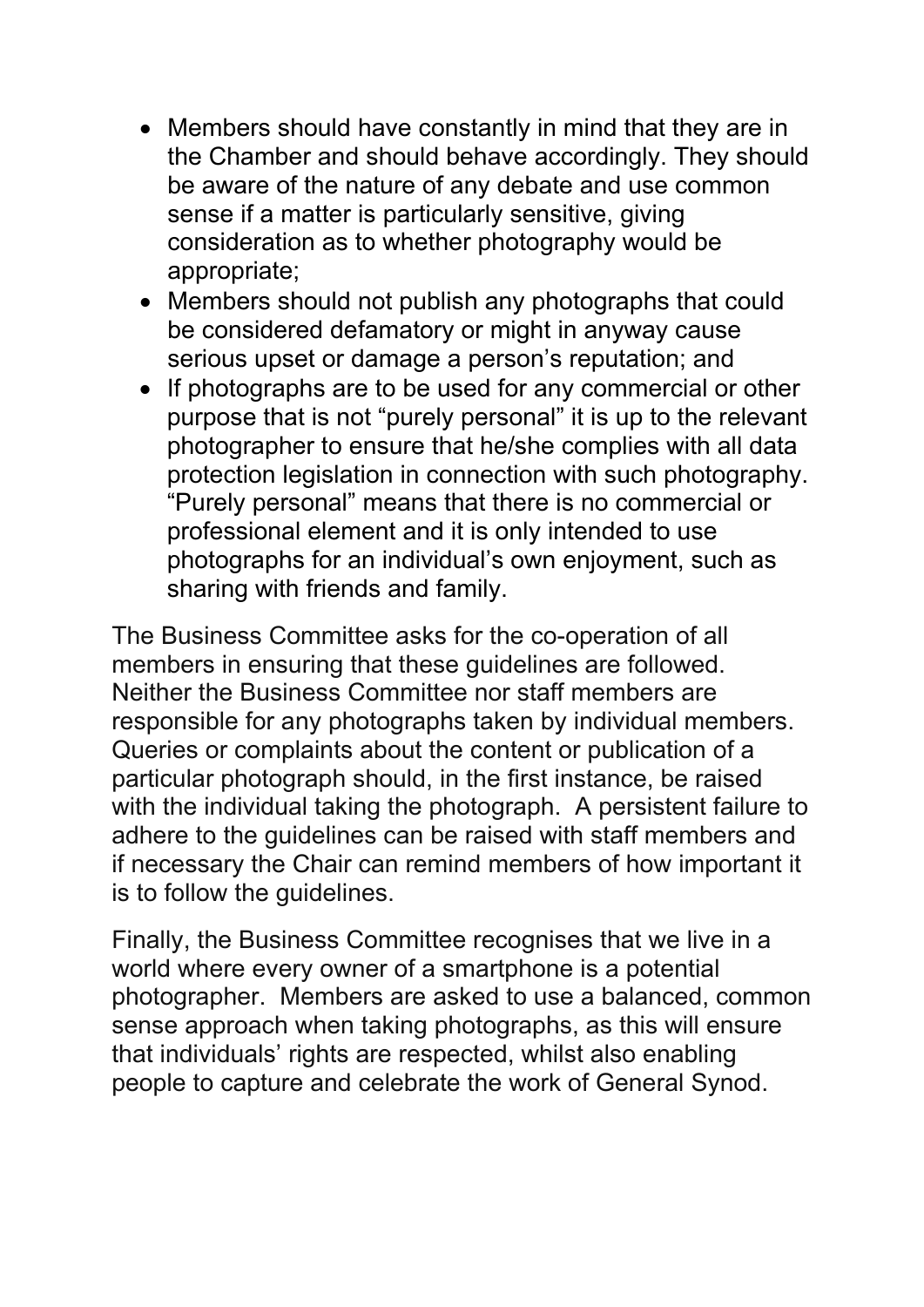### **ACTS OF WORSHIP**

| <b>Monday 10 February</b>                           |        | 12 noon Holy Communion        | Synod Chaplain                              |
|-----------------------------------------------------|--------|-------------------------------|---------------------------------------------|
|                                                     |        | 2.30 pm Prayer During the Day | Synod Chaplain                              |
|                                                     |        | 7.00 pm Evening Prayer (BCP)  | <b>Revd Canon Leah</b><br>Vasey-Saunders    |
| <b>Tuesday 11 February</b>                          | 9.15am | <b>Holy Communion</b>         | Archbishop of Canterbury                    |
|                                                     | 7.00pm | <b>Evening Worship</b>        | <b>Revd Canon James Allison</b>             |
|                                                     |        |                               |                                             |
| <b>Wednesday 12 February 8:00 am Holy Communion</b> |        |                               | <b>Westminster Abbey</b>                    |
|                                                     |        | 9.15 am Bible Study           | Synod Chaplain &<br>Revd Dr Isabelle Hamley |
|                                                     |        | 1.05 pm Holy Communion        | Synod Chaplain                              |
|                                                     | 7.00pm | <b>Evening Worship</b>        | <b>Community of St Anselm</b>               |
|                                                     |        |                               |                                             |
| <b>Thursday 13 February</b>                         |        | 8:00 am Holy Communion        | <b>Westminster Abbey</b>                    |
|                                                     |        | 9.15 am Morning Worship       | <b>Revd Tim Goode</b>                       |

#### *A note on Posture*

As human beings we worship with our bodies as well as our words and prayers. During our worship this Synod, the minister will issue the invitation to sit or stand as appropriate. Please see these as merely invitations and adopt the posture you find most helpful and comfortable during worship.

### **DISPLAYS**

The following individuals and organisations will have displays in the Abbey Room

- Mothers' Union
- Gavin Oldham hosting The Share Foundation
- College of St. Barnabas